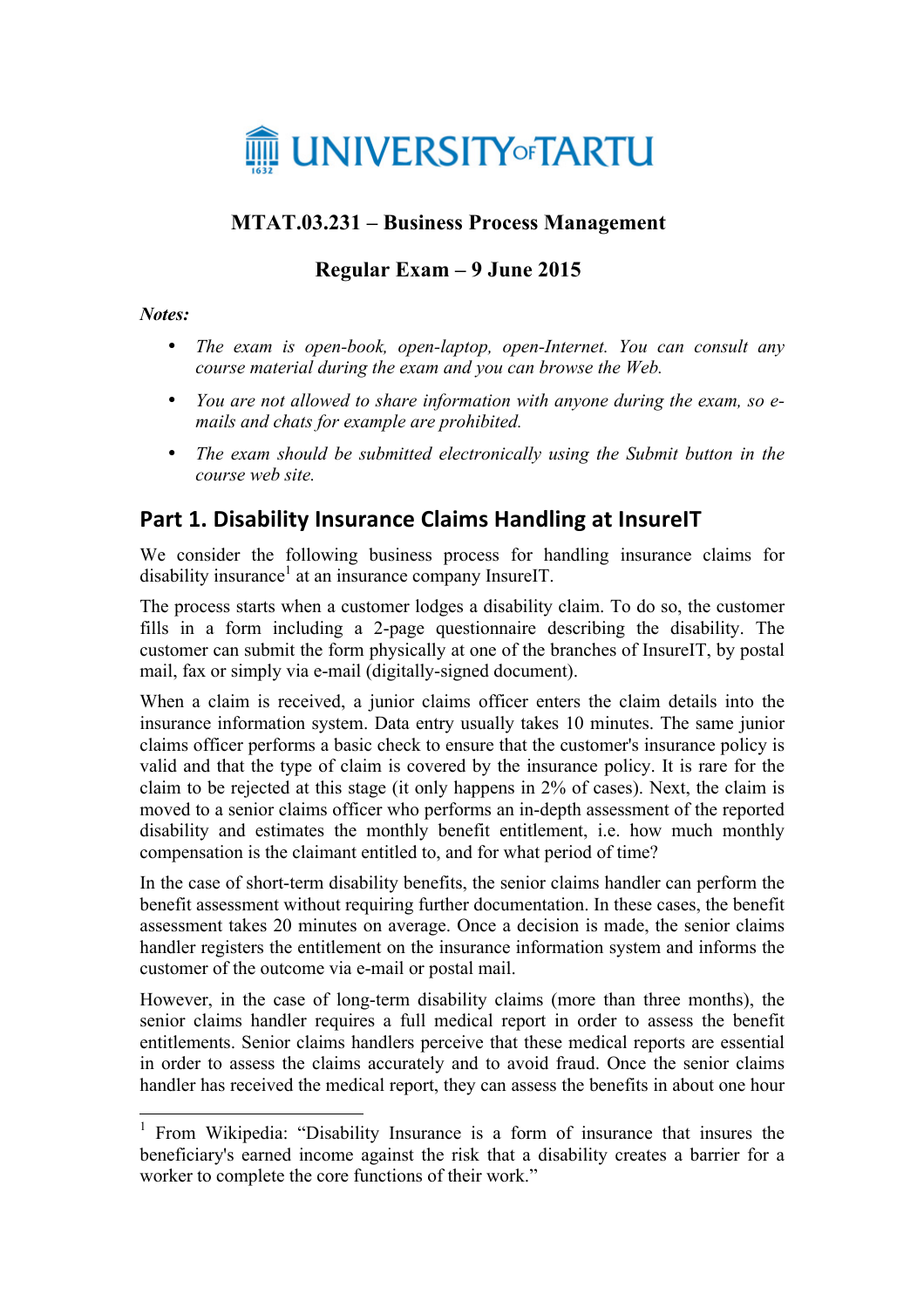on average. The senior claims handler then sends a response letter to the customer (by e-mail and post) to notify the customer of their monthly entitlement and the conditions of this entitlement, e.g. when will the entitlement be stopped or when is it due for renewal? The entitlement is recorded in the insurance information system.

Later, a finance officer triggers the first entitlement payment manually and schedules the monthly entitlement for subsequent months. The finance officer takes on average 20 minutes to handle an entitlement. Finance officers handle payments in batches, once per working day.

When a medical report is required, a junior claims handler contacts the customer (by phone or e-mail) to notify them that their claim is being assessed, and to ask the customer to send a signed form authorizing InsureIT to request medical reports from their health provider (hospital or clinic). Health providers will not issue a medical report to an insurance company unless the customer has signed such an authorization. Customers are required to provide the authorization form at most 14 days after being requested to do so. If the authorization is not received within this delay, the claim is deemed to have been withdrawn. In general it takes about 4 days to get the authorization form from the customer.

Once the authorization has been received, the junior claims handler sends (by post) a request for medical reports to the health provider together with the insurer's letter of authorization. Hospitals reply to InsureIT either by post or in some cases via e-mail. On average, it takes 14 working days for InsureIT to obtain the medical reports from the health provider (including 4 working days required for the back-and-forth postal mail). This average however hides a lot of variance. Some health providers are very cooperative and respond within a couple of working days of receiving the request. Others however can take up to 30 working days to respond.

As a result, the average time between a claim being lodged and a decision being made is 3 working days in the case of short-term disability claims, and 22 working days for long-term disability claims.

Naturally, so long waiting times cause anxiety to customers. In the case of long-term disability claims, a customer would on average call or send an e-mail enquiry twice while the disability claim is being processed. These enquiries are answered by the junior claims handler and it takes him/her about 10 minutes per enquiry. In about a third of cases, junior claims handlers end up contacting the health provider to enquire about the estimated date to obtain a medical report. Each of these enquiries to health providers takes 10 minutes to a junior claims handler.

The total benefit paid by the insurance company for a short-term disability is EUR 5K (typically spread across 2 or 3 months). For long-term disability, this amount is 20K, but some claims can cost up to 40K to the insurance company. In case of long-term disability, the duration of the benefit (number of months) cannot be determined in advance when the claim is lodged. In these cases, the benefit is granted for a period of 3 months and a senior claims officer reviews the case every 3 months in order to determine if the benefit should be extended. Half of the benefit renewals are done after a simple check, which takes 30 minutes to the senior claims handler. But in the other half of renewals, the senior claims handler requires a new medical report, which means that the whole process of obtaining a medical report has to be repeated (except that the letter of authorization signed by the customer during the initial assessment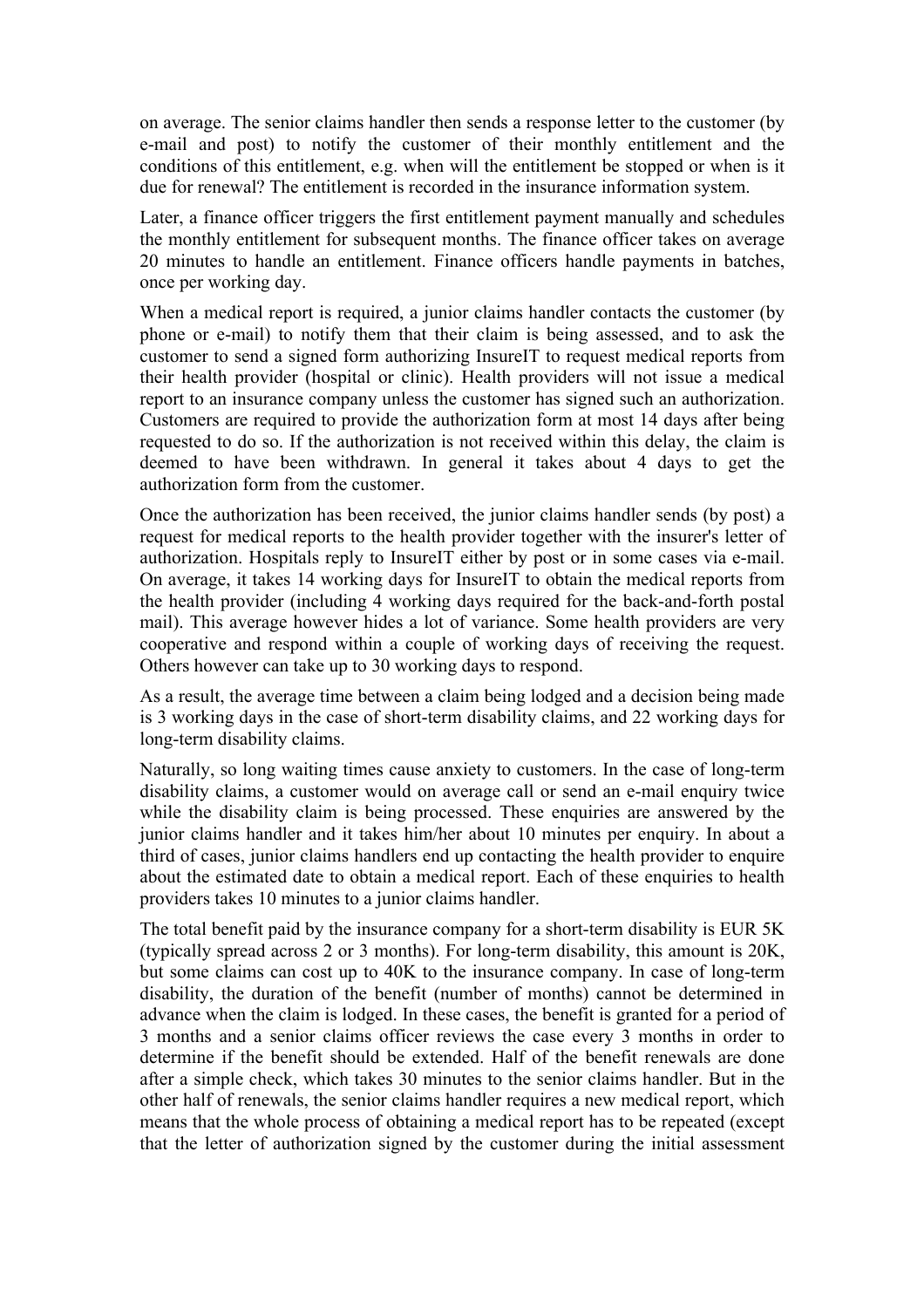can be reused). It often happens that the renewal takes too long and customers stop receiving their monthly benefit temporarily during the renewal process.

The insurance company receives 2000 disability claims per year, out of which 20% are for short-term disability and 80% for long-term disability.

The company employs two full-time junior claims handler and two full-time senior claims handler dedicated to disability insurance.

InsureIT's sales department estimates that the extreme delays in handling disability claims costs EUR 50K per year to InsureIT in lost sales of insurance policies due to unsatisfied customers and the resulting negative publicity.

Given the persistent problems with obtaining health reports in a timely manner, claims handlers have tried to negotiate with several health providers a faster approach to obtain medical reports. A handful of health providers (the more cooperative ones) are willing to accept medical report requests by e-mail to save 2-3 working days. However, the majority of health providers do not see any incentive to put more resources into issuing medical reports for insurance companies. They perceive that their customers are the patients. The process of issuing medical reports to insurers is secondary for them.

#### **Tasks**

- 1a. *[10 points].* Model the above "as is" process in BPMN. Keep in mind that the purpose of this BPMN diagram is to serve as a means of communication between InsureIT's managers and claims handlers, and the business and IT analysts who have to re-design and automate this process.
- 1b. **[5 points].** Calculate the cycle time efficiency of the as-is process. Assume a working week of 40 hours. In case there is missing information, you can make assumptions about the missing information (e.g. assume a given processing time for a task). In this case, you have to explicitly state your assumptions.
- 1c. *[10 points].* Write an issue register with two major customer-perceived issues in this process. If you need to make assumptions to fill in the issue register, please write them down in an "Assumptions" column. If you find that there are more than two issues, focus on the two issues that have the highest impact.
- 1d. *[10 points].* Propose a set of between 2 to 4 changes in the process to address the two major issues identified above. For each change, you should indicate:
- Which issue(s) are being addressed by the proposed change?
- What will be introduced or dropped in the process? What will be done differently?
- Which performance measure(s) do you hypothesize will be improved thanks to the proposed change?
- To which BPR principle(s) or redesign heuristics is your proposed change related?

### Part 2. Post-Mortem Analysis of an Insurance Claims Process

In this part, we consider another insurance claims handling process, this time a health insurance claims process at a travel agency (not connected with the one in part 1).